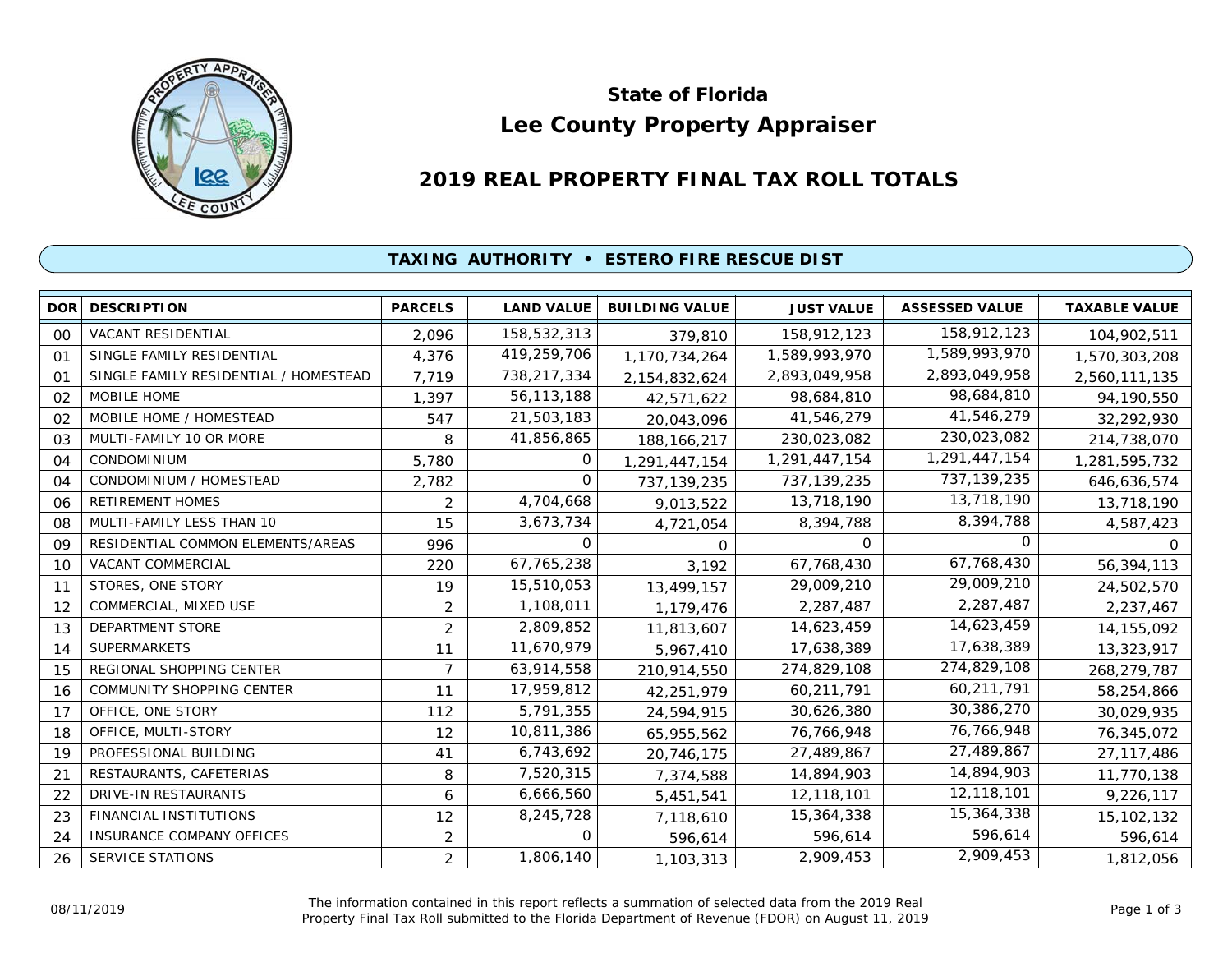### **TAXING AUTHORITY • ESTERO FIRE RESCUE DIST**

| DOR <b>I</b> | <b>DESCRIPTION</b>                    | <b>PARCELS</b> | <b>LAND VALUE</b> | <b>BUILDING VALUE</b> | <b>JUST VALUE</b> | <b>ASSESSED VALUE</b> | <b>TAXABLE VALUE</b> |
|--------------|---------------------------------------|----------------|-------------------|-----------------------|-------------------|-----------------------|----------------------|
| 27           | AUTO SALES, REPAIR, ETC               | 11             | 12,909,640        | 9,774,835             | 22,684,475        | 22,684,475            | 22, 141, 283         |
| 28           | PARKING LOTS, MH PARKS, ETC           | 3              | 6,394,085         | 2,828,548             | 9,222,633         | 9,222,633             | 9,222,633            |
| 30           | <b>FLORISTS, GREENHOUSES</b>          | 1              | 277,276           | 108,212               | 385,488           | 385,488               | 323,857              |
| 34           | BOWLING ALLEYS, RINKS, ARENAS         | 1              | 6,178,315         | 9,799,617             | 15,977,932        | 15,977,932            | 13,055,604           |
| 38           | GOLF COURSE, DRIVING RANGE            | 19             | 9,337,179         | 10,224,395            | 19,793,765        | 19,561,574            | 18,362,506           |
| 39           | HOTELS, MOTELS                        | 8              | 10,431,070        | 92,690,475            | 103, 121, 545     | 103, 121, 545         | 100,391,379          |
| 48           | WAREHOUSING, DISTRIBUTION TERMINALS   | 4              | 8,129,093         | 18,932,284            | 27,061,377        | 27,061,377            | 18,893,750           |
| 51           | <b>CROPLAND CLASS I</b>               | 9              | 1,180,445         | 168,585               | 9,768,540         | 1,349,030             | 1,226,363            |
| 53           | CROPLAND CLASS III                    | $\overline{2}$ | 99,286            | $\mathbf 0$           | 124,250           | 99,286                | 99,286               |
| 60           | <b>GRAZING LAND CLASS I</b>           | 15             | 2,704,098         | 510,302               | 45, 159, 361      | 3,214,400             | 2,903,943            |
| 61           | <b>GRAZING LAND CLASS II</b>          | 17             | 178,204           | 2,533,250             | 8,500,236         | 2,711,454             | 1,453,959            |
| 62           | <b>GRAZING LAND CLASS III</b>         | 85             | 265,482           | 2,326,084             | 12,314,086        | 2,591,566             | 1,676,141            |
| 63           | <b>GRAZING LAND CLASS IV</b>          | $\overline{4}$ | 61,549            | 924,274               | 1,582,851         | 985,823               | 535,634              |
| 64           | <b>GRAZING LAND CLASS V</b>           | 4              | 14,937            | 306,081               | 1,286,343         | 321,018               | 147,328              |
| 66           | ORCHARD GROVES, CITRUS, ETC           | 21             | 6,379,423         | 2,163,333             | 29,496,190        | 8,542,756             | 8,157,861            |
| 67           | POULTRY, BEES, TROPICAL FISH, RABBITS | $\mathbf{1}$   | 5,330             | $\Omega$              | 128,625           | 5,330                 | 5,330                |
| 68           | DAIRIES, FEED LOTS                    | 5              | 184,337           | 1,729,178             | 2,272,254         | 1,913,515             | 1,389,017            |
| 69           | ORNAMENTALS, MISCELLANEOUS AG         | 13             | 441,234           | 1,463,158             | 4,360,271         | 1,904,392             | 1,345,328            |
| 70           | VACANT INSTITUTIONAL                  | 12             | 10,855,637        | 9,967                 | 10,865,604        | 10,865,604            | 0                    |
| 71           | CHURCHES, TEMPLES                     | 12             | 11,456,993        | 11,735,369            | 23, 192, 362      | 23, 192, 362          | $\Omega$             |
| 72           | PRIVATE SCHOOLS & COLLEGES            | $\mathbf{1}$   | 603,668           | 5,643,607             | 6,247,275         | 6,247,275             | 5,658,963            |
| 73           | PRIVATELY OWNED HOSPITALS             | $\mathbf{1}$   | 1,287,679         | 6,320,713             | 7,608,392         | 7,608,392             | 116,463              |
| 75           | ORPHANAGES, NON-PROFIT SERVICE        | $\overline{2}$ | 2,516,100         | 700,953               | 3,217,053         | 3,217,053             | 0                    |
| 77           | CLUBS, LODGES, UNION HALLS            | 1              | 1,384,248         | 824,857               | 2,209,105         | 2,209,105             | $\Omega$             |
| 80           | VACANT GOVERNMENTAL                   | 638            | 76,720,992        | 207,460               | 76,928,452        | 76,928,452            | 5,030                |
| 82           | FOREST, PARKS, RECREATIONAL           | 11             | 15,784,776        | 4,906,677             | 20,691,453        | 20,691,453            | 338,082              |
| 83           | PUBLIC COUNTY SCHOOLS                 | $\overline{4}$ | 29,591,357        | 49,097,092            | 78,688,449        | 78,688,449            | $\Omega$             |
| 86           | <b>COUNTIES - OTHER</b>               | 5              | 9,305,191         | 30,471,801            | 39,776,992        | 39,776,992            | $\Omega$             |
| 87           | STATE - OTHER                         | $\overline{2}$ | 168,652           | 210,218               | 378,870           | 378,870               | $\mathbf 0$          |
| 88           | FEDERAL - OTHER                       | $\overline{2}$ | 1,819,296         | 1,557,406             | 3,376,702         | 3,376,702             | $\mathbf 0$          |
| 89           | MUNICIPAL - OTHER                     | 21             | 28,517,916        | 65,183,058            | 93,700,974        | 93,700,974            | $\Omega$             |
| 91           | <b>UTILITY</b>                        | 10             | 1,809,464         | 263,029               | 2,072,493         | 2,072,493             | 1,164,599            |
| 92           | MINING, PETROLEUM, GAS LANDS          | 17             | 8,054,592         | 111,370               | 8,237,197         | 8,165,962             | 7,972,044            |
| 93           | SUBSURFACE RIGHTS                     | $\mathbf{1}$   | 100               | 0                     | 100               | 100                   | 100                  |
| 94           | RIGHT-OF-WAY                          | 37             | 201,505           | $\mathbf 0$           | 201,505           | 201,505               | 201,505              |